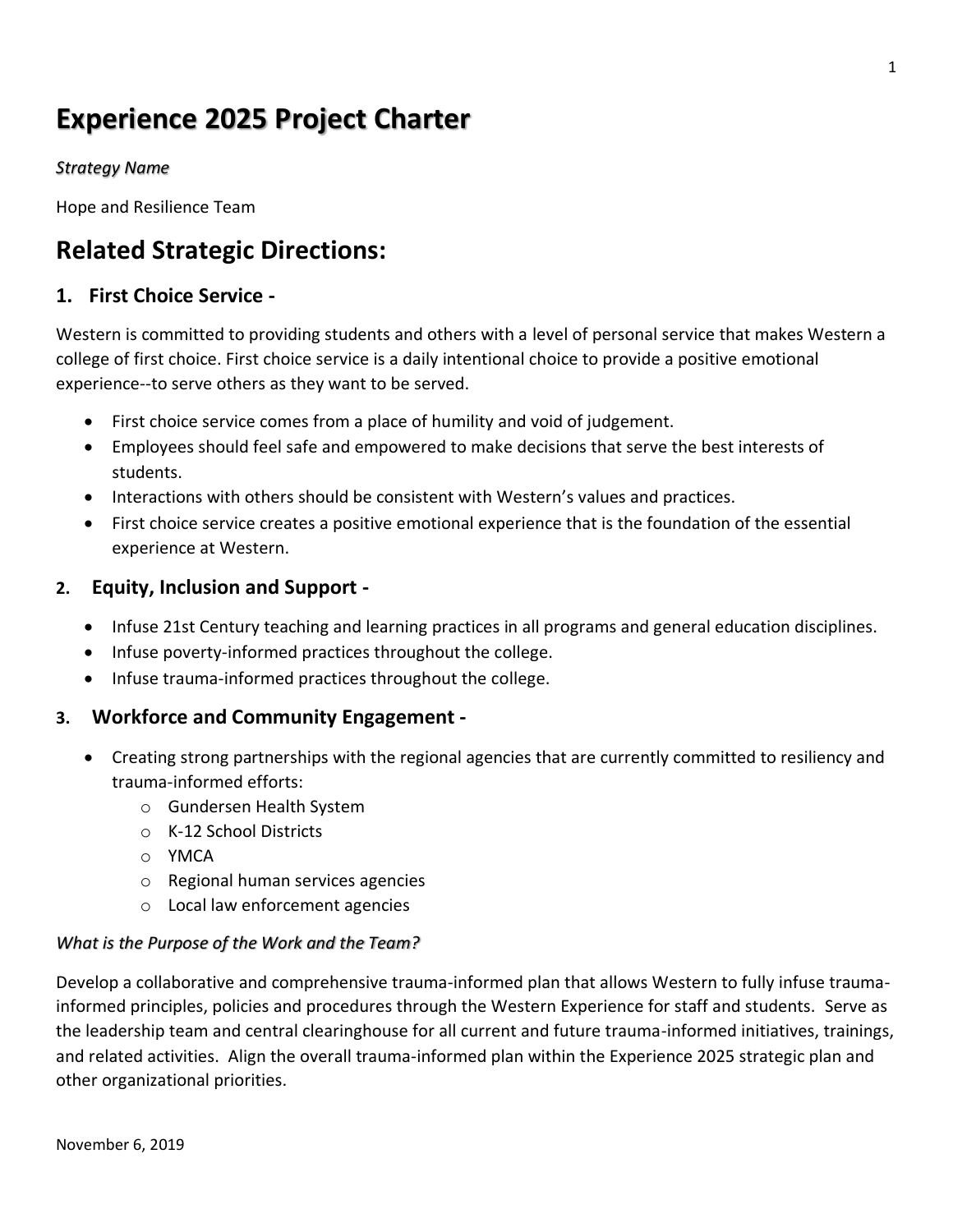#### *Objectives and Outcomes*

- **Form a high functioning inter-disciplinary team.** An inter-disciplinary team was created in July 2019 and has been meeting since August 2019. The 11 member leadership team includes practitioners, managers, faculty members and two external stakeholder representatives, who serve with varied experiences and content expertise related to trauma-informed care. (See full list below.)
- **Develop a long-term, comprehensive professional development plan.** The trauma-informed message is powerful and has the potential to significantly impact every person at this campus, students and staff alike. Our team is committed to developing a customized training plan that intentionally lands the message in a way that resonates with each individual and prompts a call to action – personally and professionally.
- **Lead, coordinate and act as a clearinghouse for all current and future trauma informed trainings, activities and initiatives at Western.** The team has already begun to gather a list of the current trauma-informed activities that are in place at Western or being considered for the future. Our goal is to provide direction, support and strategic oversight related to training, messaging and the scoping of projects. Our desired outcome is consistent and shared understanding, language and vision across the College.
- **Partner with other trauma-aware leaders in the community.** Western currently has 5 Resilient and Trauma Informed Community (R-TIC) "Champions" on staff who have received advanced training on regional TIC efforts. Ann and Peggy are committed to regular meetings with the R-TIC leadership group to help provide direction and advance existing and emerging partnership opportunities.

#### *Why is this work important?*

Western has a responsibility to understand and address the impact of ACEs within the context of students' learning and success throughout their educational experiences. Creating academic environments that are trauma informed can have significant impacts on the retention and overall success of students.

Additionally, employees who are equipped with increased understanding of the impacts of trauma – their own and that of the students -- can better manage their own self-care to reduce compassion fatigue, burnout, and disengagement.

## *Who does this work impact and what is included and not included? (Project Scope)*

- Students
- Staff/Faculty
- External community partners

#### *Connection to Experience 2025*

- Increase overall student satisfaction from 69% to 75% by 2021
- Increase in employee engagement